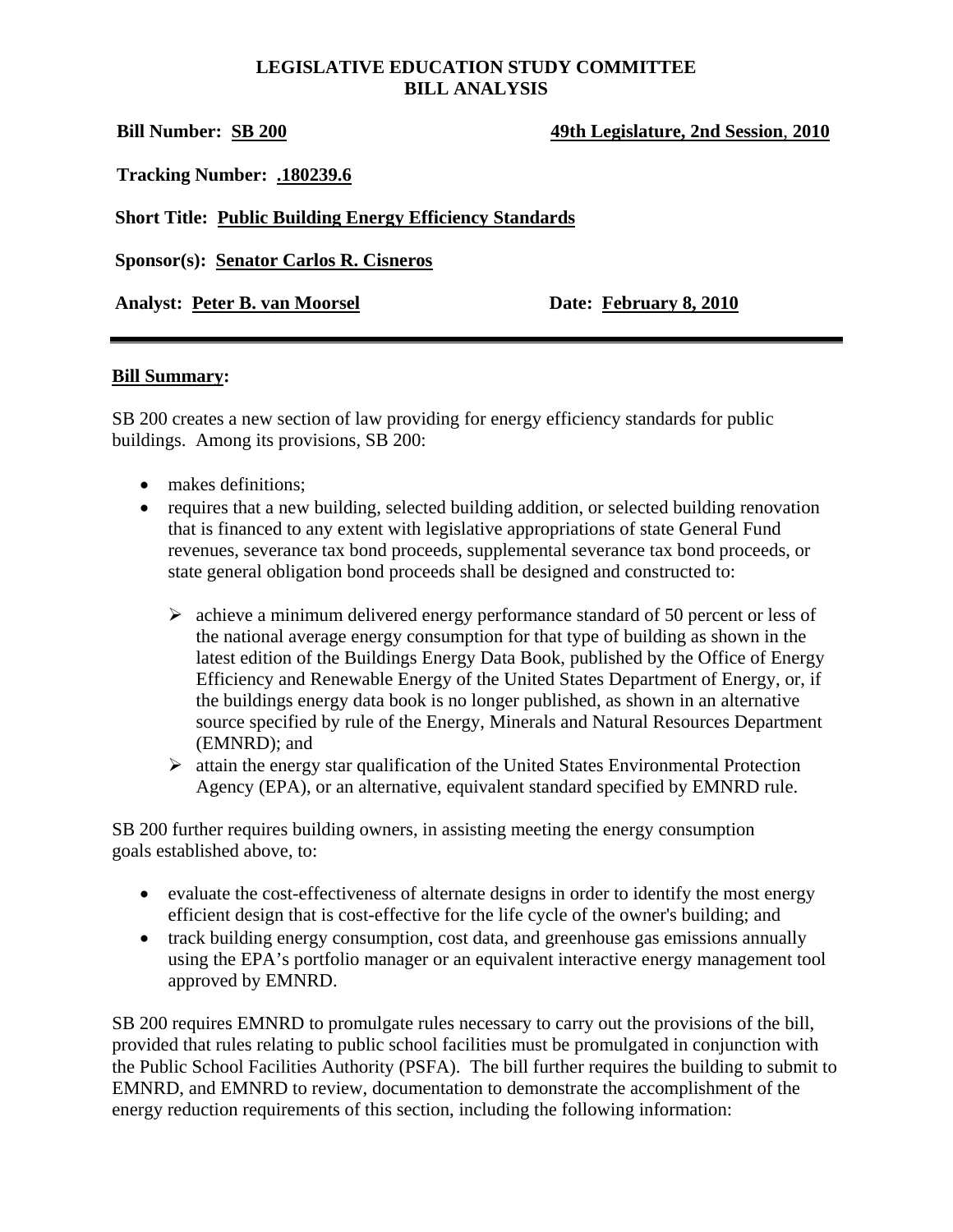- an energy savings goal that the building owner shall determine by one of the following methods:
	- $\triangleright$  EPA's interactive target finder for the applicable type of building;
	- $\triangleright$  if the type of building is not included in the target finder, using the public buildings energy consumption survey data, produced by the US Energy Information Administration, as a baseline and multiplying the baseline by 50 percent; or
	- $\triangleright$  for a facility with multiple building types, a goal for each building type shall be determined separately and combined to determine the overall energy goal for the facility;
- an energy model certified by a building's design engineer of record that shall be used to verify that the building is designed to achieve the energy consumption goal;
- a survey of energy efficiency upon completion of the new building, selected building addition or selected building renovation; and
- energy consumption and cost data, as calculated pursuant to the EPA's portfolio manager or an equivalent approved interactive energy management tool.

Finally, SB 200 provides that bill's provisions do not apply to a new building, a selected building addition or a selected building renovation:

- for which the initial legislative appropriation is made prior to January 1, 2011;
- for which, in EMNRD's opinion, substantial design expenditures have been made prior to July 1, 2010;
- if the department determines that the costs of compliance with the requirements of this section would exceed the estimated life-cycle savings of the building, addition or renovation; or
- a selected building addition to an existing building or a selected building renovation to an existing building if the existing building is listed in the State Register of Cultural Properties of the National Register of Historic Places.

# **Fiscal Impact:**

SB 200 does not make an appropriation.

According to EMNRD, SB 200 has no direct impact to the General Fund.

The department states in its analysis of SB 200 that many green building practices can be designed and implemented with little or no additional cost; however, in some situations, particularly in a renovation, reducing energy consumption may increase the project cost. EMNRD adds that the projects' cost-effectiveness would mean that these measures should provide savings that at least offset the increased initial cost, and lower operating and maintenance costs over the projected life of the building.

PSFA adds that the comprehensive fiscal impact of SB 200 is difficult to determine without additional analysis of:

• agency resource capacity to implement and monitor impacted future building projects; and